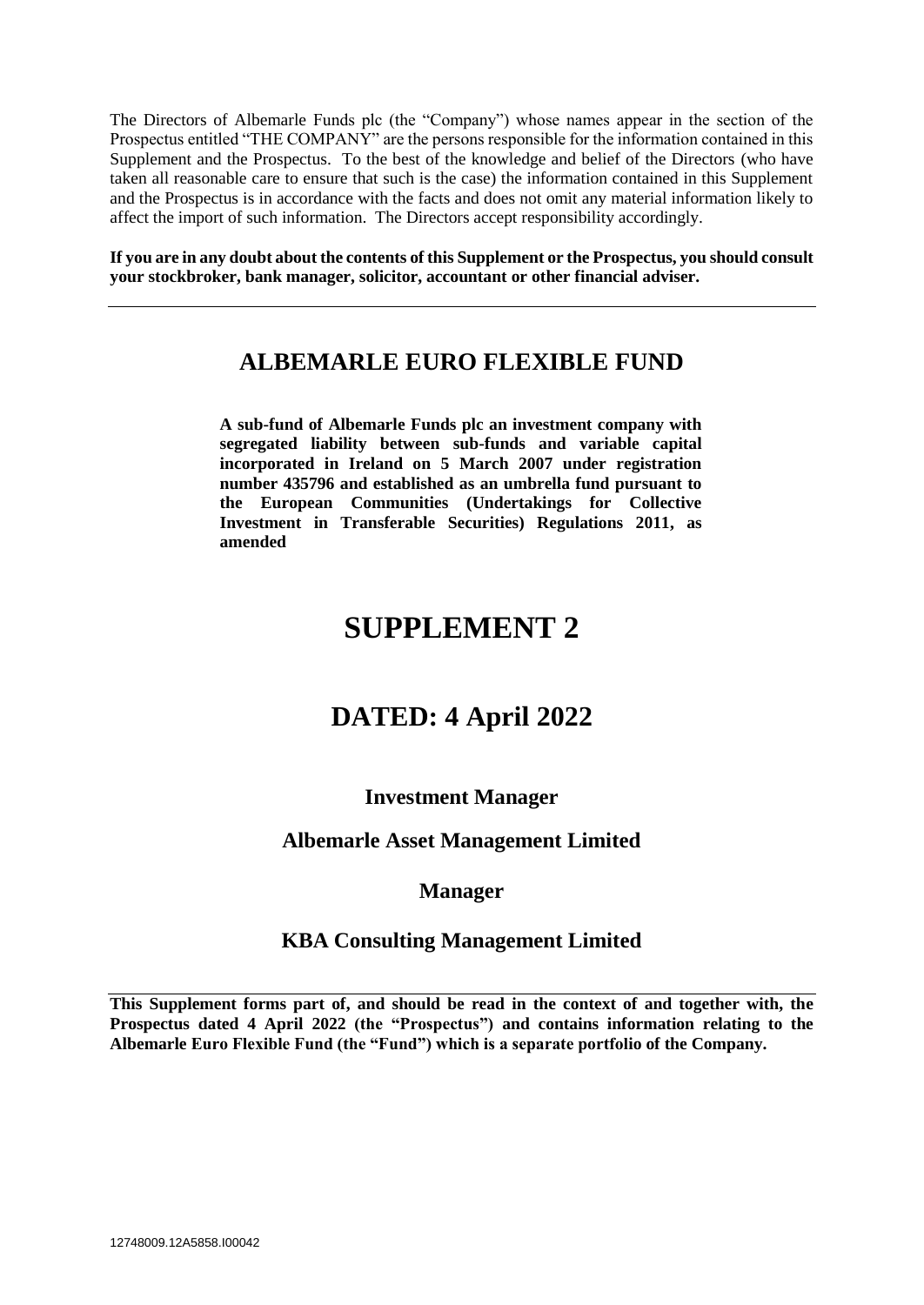## **INDEX**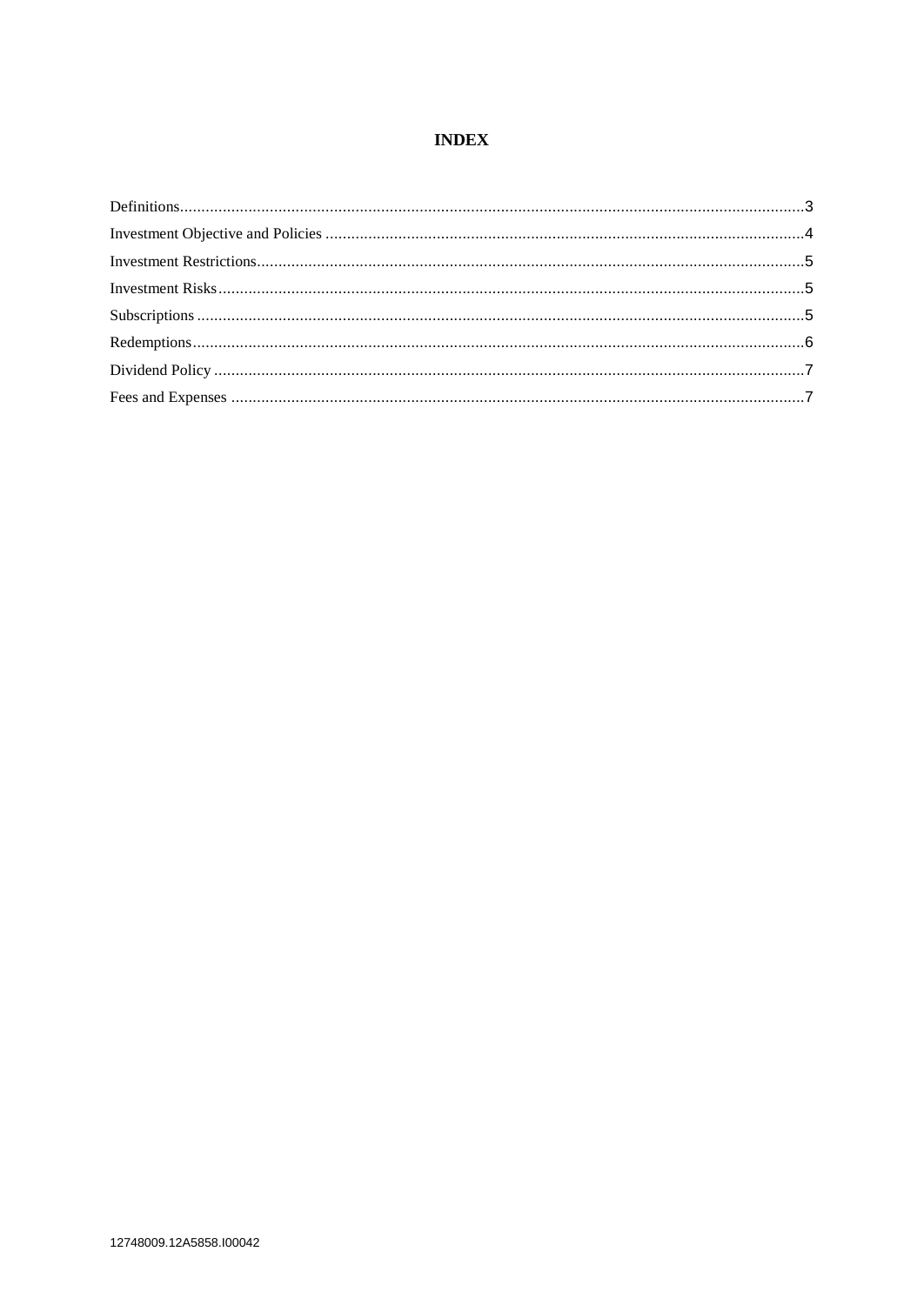## **Definitions**

Words and terms defined in the Prospectus have the same meaning in this Supplement unless otherwise stated herein.

| "Base Currency"    | for the purposes of this Supplement, the base currency shall be Euro;                                                                                                                                                                                                                                                                                                                    |
|--------------------|------------------------------------------------------------------------------------------------------------------------------------------------------------------------------------------------------------------------------------------------------------------------------------------------------------------------------------------------------------------------------------------|
| "Dealing Day"      | means each Business Day or such other day as the Directors may agree<br>following consultation with the Manager and the Administrator and<br>upon prior notification to Shareholders, provided there shall be at least<br>two Dealing Days every calendar month;                                                                                                                         |
| "Dealing Deadline" | shall mean 13:00 (Irish time) at least 1 Business Day prior to the<br>relevant Dealing Day or such later time as any Director may from time<br>to time permit and notify in advance to Shareholders provided that<br>applications will not be accepted after the Valuation Point;                                                                                                        |
| "Valuation Day"    | means each Business Day, and such other day as the Directors may<br>determine, following consultation with the Manager and the<br>Administrator and prior notification to the Shareholders, provided that<br>there shall be a Valuation Day for every Dealing Day and for the<br>avoidance of doubt, the Valuation Day will precede the relevant<br>Dealing Day by one Business Day; and |
| "Valuation Point"  | means 11.15 pm (Irish time) on a Valuation Day using the closing<br>market prices in the relevant markets available as at the Valuation Day<br>or such other time on a Valuation Day as the Directors may determine<br>provided that the valuation point is always after the Dealing Deadline.                                                                                           |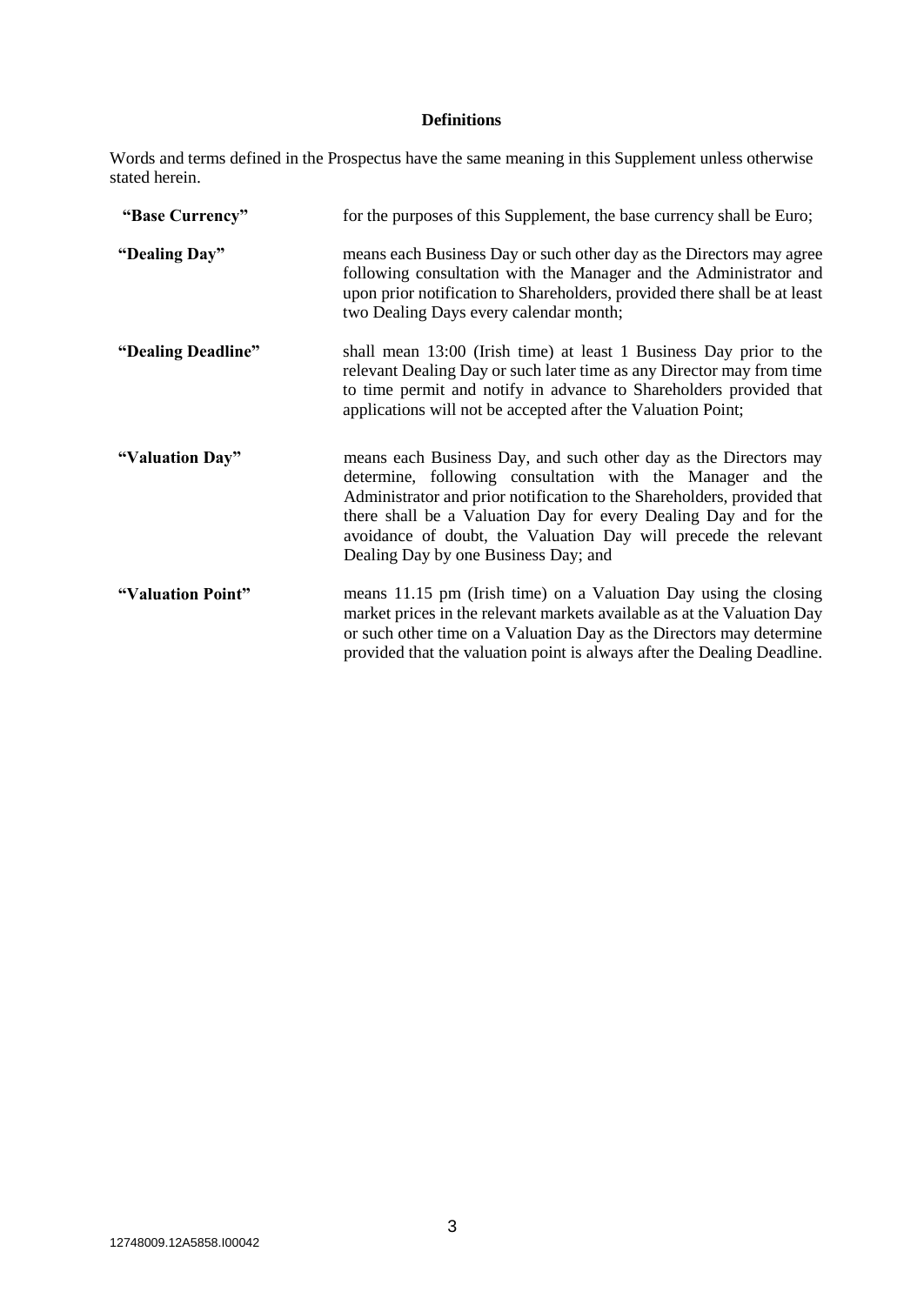## **Investment Objective and Policies**

#### **Investment Objective**

The investment objective of the Fund is to achieve long term capital appreciation.

#### **Investment Policy**

The Fund will seek to achieve its investment objective by investing mainly in bonds issued by commercial, governmental or supranational entities domiciled in developed countries primarily and in particular in European countries. Investment in bonds may include investment in investment-grade or below investment-grade corporate or government bonds, which have a fixed or floating rate. Investment in below investment-grade bonds will not exceed 30% of the net asset value of the Fund. The Fund will also invest in a portfolio of European market equities depending on market condition from a minimum of 10% to a maximum of 80% of net asset value of the Fund. The Fund will invest predominantly in Italian market equities. The securities of the Fund will be listed or traded on Recognised Markets.

#### *Financial Derivative Instruments*

The Fund may use financial derivative instruments, such as, but not limited to, futures, forwards, foreign exchange contracts (including spot and forward contracts) and options ("**FDIs**") for efficient portfolio management or investment purposes. A list of the FDI markets are set out in Appendix IV of the Prospectus.

Futures (including financial future contracts) may be used to hedge against market risk, to change the Fund's interest rate sensitivity or to gain exposure to an underlying market. Forward contracts may be used to hedge or to gain exposure to an increase in the value of an asset, currency or deposit. Foreign exchange contracts may be used to reduce the risk of adverse market changes in exchange rates or to increase exposure to foreign currencies or to shift exposure to foreign currency fluctuations from one country to another. Options may be used to hedge or achieve exposure to a particular market instead of using a physical security.

A risk management process prepared in accordance with the Central Bank's requirements, which enables the Fund to accurately measure, monitor and manage the various risks associated with FDIs, has been submitted to the Central Bank. The Fund may only utilise FDIs listed in the risk management process once cleared by the Central Bank.

The assets of the Fund will be invested in accordance with the UCITS Regulations and the investment restrictions described under "Investment Restrictions" in the Prospectus.

The Fund may also employ investment techniques and instruments, including FDI, subject to the conditions and limits set out in the Central Bank issued guidelines, for efficient portfolio management of its assets for hedging against market movements, currency exchange, interest rate risks or otherwise as detailed under the heading "Efficient Portfolio Management" in the Prospectus.

#### *Securities Financing Transactions*

As outlined under the terms of the Prospectus, the Fund may engage in efficient portfolio management techniques including Securities Financing Transactions such as securities lending agreements. The types of assets that may be subject to securities lending will be of a type, which is consistent with the investment policy of the Fund and as listed above under "Investment Policy". Assets subject to Securities Financing Transactions and collateral received are safe-kept by the Depositary.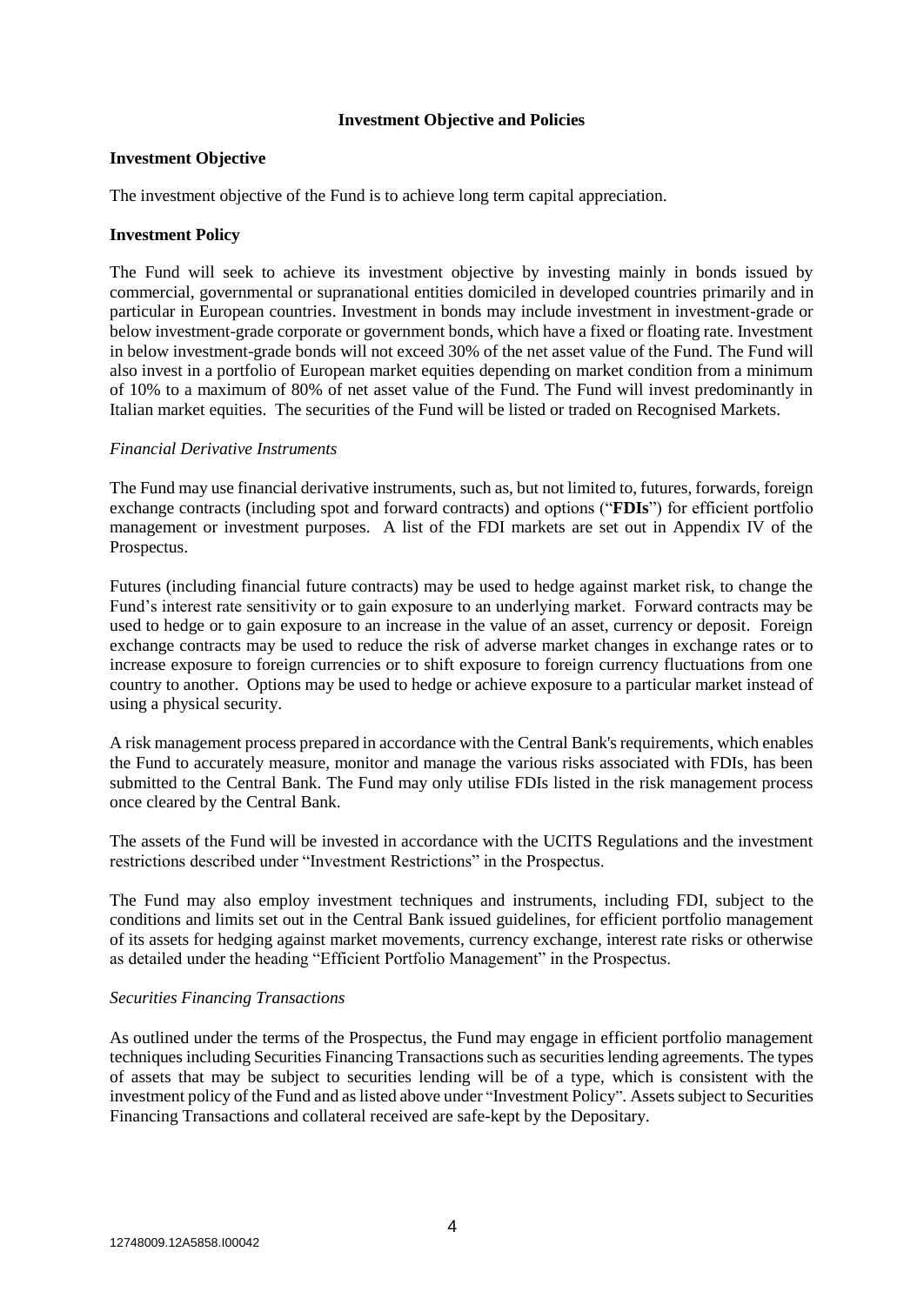The maximum exposure of the Fund in respect of Securities Financing Transactions shall be 60% of the net asset value of the Fund. The Investment Manager does not anticipate that the Fund's exposure to securities lending will exceed 60% of the net asset value of the Fund.

The Fund is actively managed in reference to a performance benchmark comprised of 50% DJ EURO STOXX 50 and 50% three months EURIBOR (the "**Performance Benchmark**") as its performance is compared to the Performance Benchmark in marketing materials and the Fund's performance is measured against the Performance Benchmark for the purposes of calculating the performance fee as set out below under the heading "Investment Management and Performance Fees". The Fund is also actively managed in reference to the 50% DJ EURO STOXX 50 (the "**Index**") as the Fund may use the Index as a universe from which to select securities. The Performance Benchmark is consistent with the Fund's investment policy. However, it should be noted that the Investment Manager may use its discretion to invest in companies or sectors not included in the Index in order to take advantage of specific investment opportunities and deviation from the Index and the Performance Benchmark may be significant.

#### **Investment Restrictions**

The investment restrictions set out in the Prospectus are deemed to apply at the time of purchase of the investments. If such limits are exceeded for reasons beyond the control of the Company, or as a result of the exercise of subscription rights, the Company must adopt, as a priority objective, the remedying of the situation, taking due account of the interests of Shareholders.

The Directors may, in consultation with the Manager and the Investment Manager, from time to time impose such further investment restrictions as shall be compatible with or in the interest of the Shareholders, in order to comply with the laws and regulations of the countries where Shareholders are located, provided that the general principle of diversification in respect of the Company's assets are adhered to for so long as the Shares are listed on the Irish Stock Exchange.

#### **Investment Risks**

Investment in the Fund carries with it a degree of risk including, but not limited to, the risks described in the "Investment Risks" section of the Prospectus. These investment risks are not purported to be exhaustive and potential investors should review the Prospectus and this Supplement carefully and consult with their professional advisers before making an application for Shares. There can be no assurance that the Fund will achieve its investment objective.

#### *Financial Derivative Instruments*

In the event that the Fund uses FDIs for efficient portfolio management or investment purposes, such use may increase the risk profile of the Fund.

The Fund may be leveraged as a result of its use of FDIs, however, any such leverage will not exceed 100% of the net assets of the Fund at any time.

For information in relation to the risks associated with the use of FDIs, please refer to the "Investment Risks" section of the Prospectus.

#### **Subscriptions**

The Fund is offering two Classes of Shares in respect of the Company – Class A Shares and Class I Shares, which are all denominated in Euro. It is currently intended that the Class I Shares will be marketed to institutional investors and accordingly, such shares will not be generally available to other investors.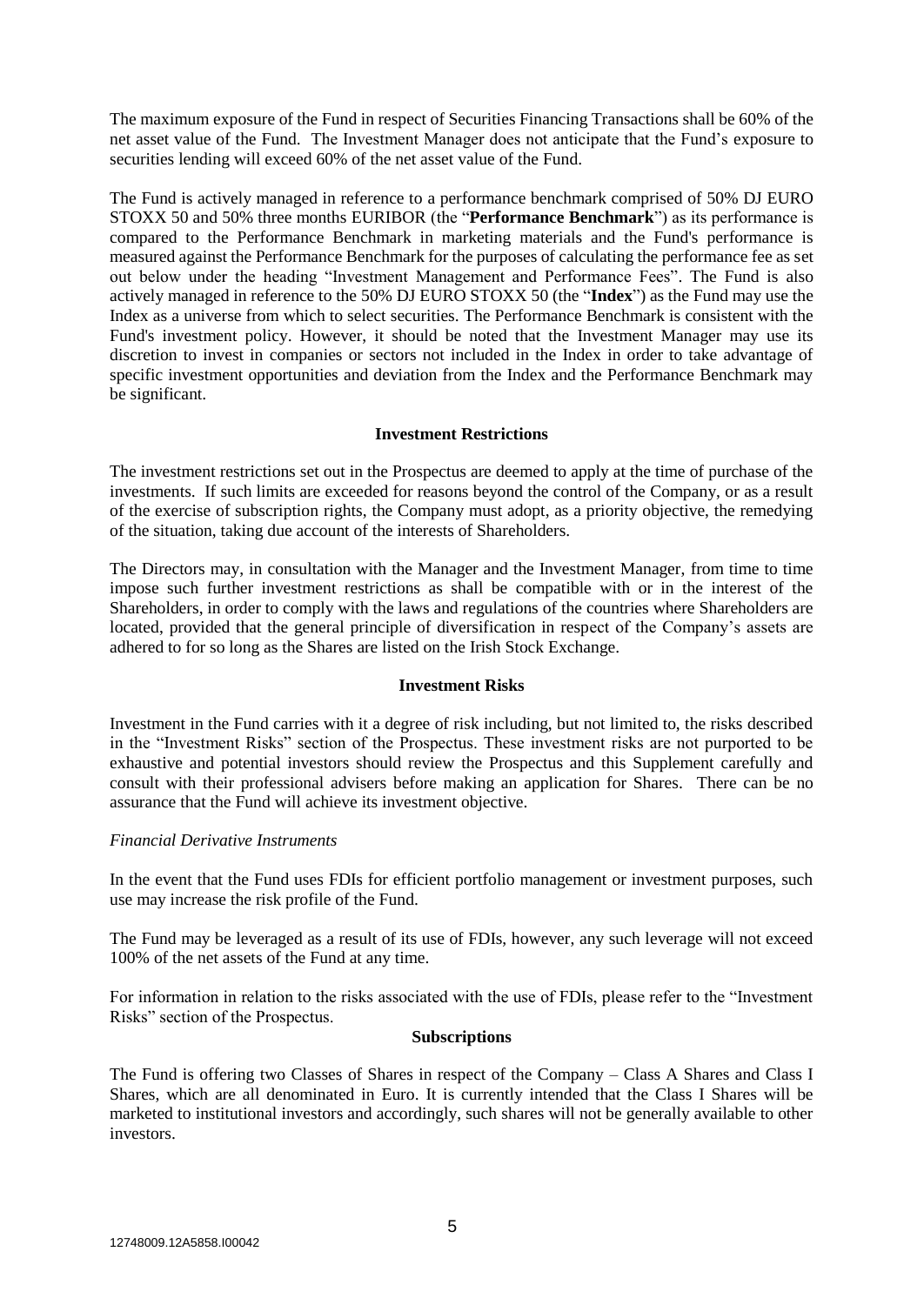As the initial offer period has closed, all of the Classes of Shares shall be issued at the Net Asset Value per Share on each Dealing Day and adding thereto such sum as the Directors in their absolute discretion may from time to time determine as an appropriate provision for duties and charges.

In order to receive Shares at the Net Asset Value per Share as of any particular Dealing Day, the signed original application form, together with any anti-money laundering documents, must be received no later than the Dealing Deadline or such later time as any Director may from time to time permit provided that subscription applications will not be accepted after the Valuation Point. Applications received after such time will be held over until the following Dealing Day. Subsequent applications may be made in writing or by facsimile or by electronic means provided such means are in accordance with the requirements of the Central Bank.

There is a minimum initial subscription amount of  $\epsilon$ 1,000 or its foreign currency equivalent or such other amount as the Directors may from time to time determine, provided it is not less than  $\epsilon$ 1,000 in the case of the Class A Shares and Class I Shares.

Subscriptions for Shares must be in Euro unless the Directors otherwise agree to accept subscriptions in any freely convertible currency approved by the Administrator, in which case such subscriptions will be converted into the relevant currency at the prevailing exchange rate available to the Administrator and the cost (and associated risk) of conversion will be borne by the Shareholder and deducted from the subscription monies.

Settlement for subscriptions for all Classes of Shares must be received by the Company, care of the Administrator, no later than two Business Days after the relevant Dealing Day provided that the Directors reserve the right to defer the issue of Shares until receipt of subscription monies by the Fund.

Subscriptions for all Shares should be made by electronic transfer to the account set out in the Application Form.

#### **Redemptions**

#### **Redemption of Shares**

In accordance with the redemption procedures specified below, Shareholders may request the Fund to redeem their Shares on and with effect from any Dealing Day at the Net Asset Value per Share.

A redemption request form should be posted or sent by facsimile, so as to arrive at the Administrator's address no later than the Dealing Deadline or such later time as any Director may from time to time permit provided that redemption requests will not be accepted after the Valuation Point.

Redemption requests should be made on a signed redemption request form (available from the Administrator), which should be posted or sent by facsimile to the Company, care of the Administrator. The address for the Administrator is set out in the Prospectus. In the case of redemption requests sent by facsimile, payment of redemption proceeds will only be made to the account of record as provided for in the application form. Alternatively, redemption requests can be sent by electronic means provided such means are in accordance with the requirements of the Central Bank.

Settlement will normally be made by electronic transfer on the second Business Day after the relevant Dealing Day on which the redemption is effective. Payment will be made in the Base Currency unless otherwise agreed with the Administrator to be in another major freely convertible currency. Payment of redemption proceeds will be made to the registered Shareholder to the account of record. Amendments to the registration details and payments instructions will only be effected on receipt of original documentation. The proceeds of the redemption of Shares will only be paid on receipt by the Administrator of the original subscription application form and anti-money laundering documents and only where all anti-money laundering procedures have been completed. A repurchase request will not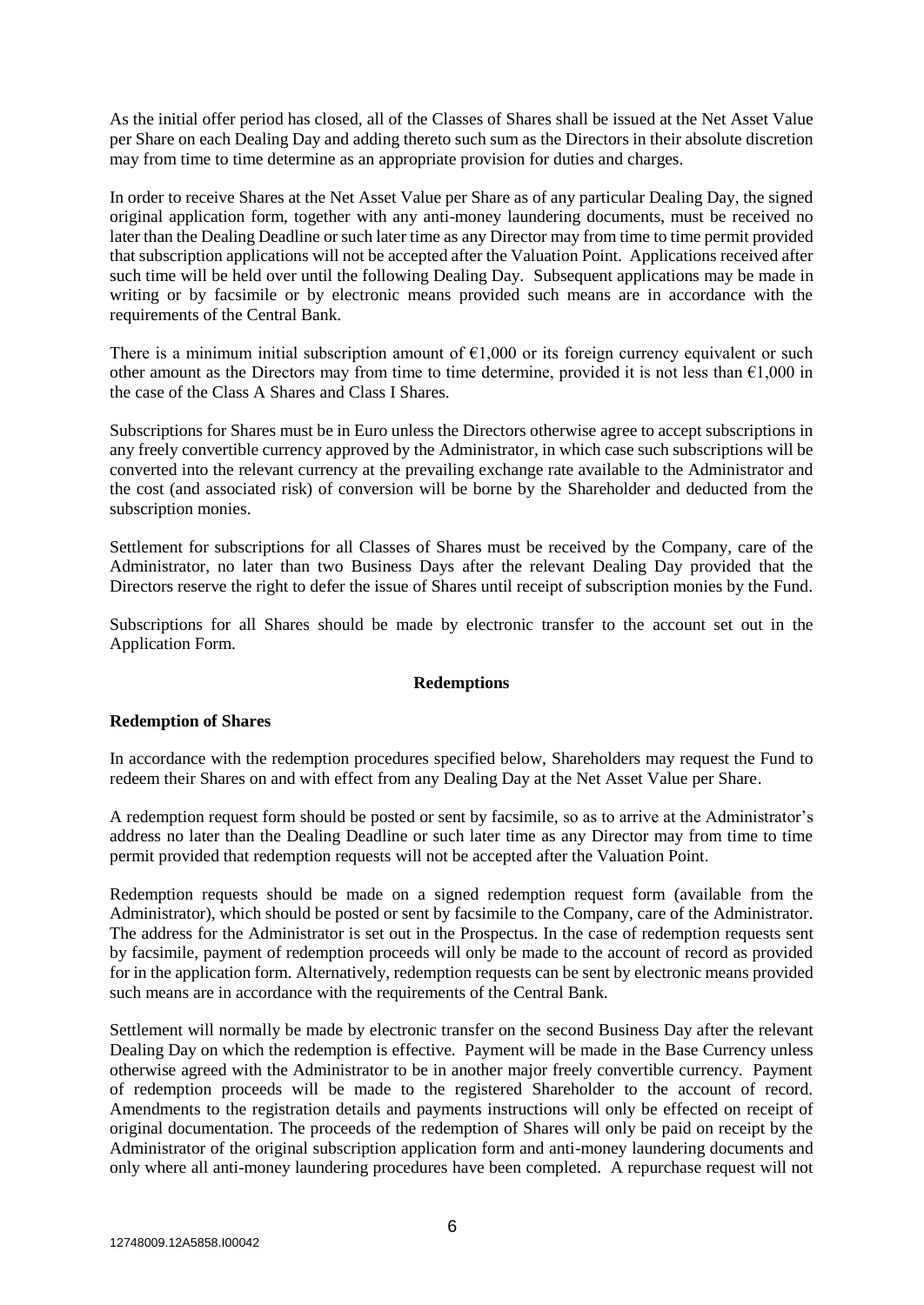be capable of withdrawal after submission to the Company, unless such withdrawal is approved by the Company acting in its absolute discretion . If requested, the Company may, in consultation with the Manager and subject to the prior approval of the Depositary, and on prior written notification to the Shareholders, agree to designate additional Dealing Days and Valuation Points for the repurchase of Shares.

### **Switching between Classes of Shares in the Fund**

In accordance with the procedure set out in the Prospectus under the heading "How to Switch Between Funds", a Share exchange may be effected by way of a redemption of Shares of one Class in the Fund and a simultaneous subscription at the most recent Net Asset Value per Share for Shares of the other Class in the Fund. No switching fee will apply.

#### **Dividend Policy**

The Company does not anticipate distributing dividends from net investment income in respect of the Fund but the Company reserves the right to pay dividends or make other distribution in the future. Initially such amounts will be retained by the Company and will be reflected in the Net Asset Value of the Fund.

#### **Fees and Expenses**

#### **Investment Management and Performance Fees**

The Investment Manager shall be entitled to the following investment management and performance fees payable out of the assets of the Fund in relation to the relevant Class of Shares:

- 1. an investment management fee calculated by the Administrator accruing at each Valuation Point and payable monthly in arrears at a rate of  $1/12<sup>th</sup>$  of:
	- (a) 1.40% of the average Net Asset Value of the Class A Shares; and
	- (b) 0.70% of the average Net Asset Value of the Class I Shares.
- 2. a performance fee payable equal to 25% of the aggregate outperformance in value of each Class of Shares over the amount of the Performance Benchmark return for the relevant Class of Shares multiplied by the average number of Shares in issue during the calculation period (as defined below) (the "**Performance Fee**"). For the avoidance of doubt, the Performance Fee will only be payable in circumstances where the closing Net Asset Value of the relevant Class of Shares has appreciated in value since the previous Calculation Date (defined below). The manner in which the outperformance in the value of the Shares and how the Performance Benchmark return is calculated for these purposes is described in more detail below.

The Performance Fee is verified by the Depositary and not open to the possibility of manipulation.

The Performance Fee is calculated and accrued at each Valuation Point and is payable for a 12 month period each starting on 1 January and ending on 31 December (the "**Calculation Period**").

Where a Shareholder requests the Fund to redeem their Shares prior to the end of the Calculation Period, any accrued but unpaid performance fee in respect of such Shares will be deducted from the redemption proceeds.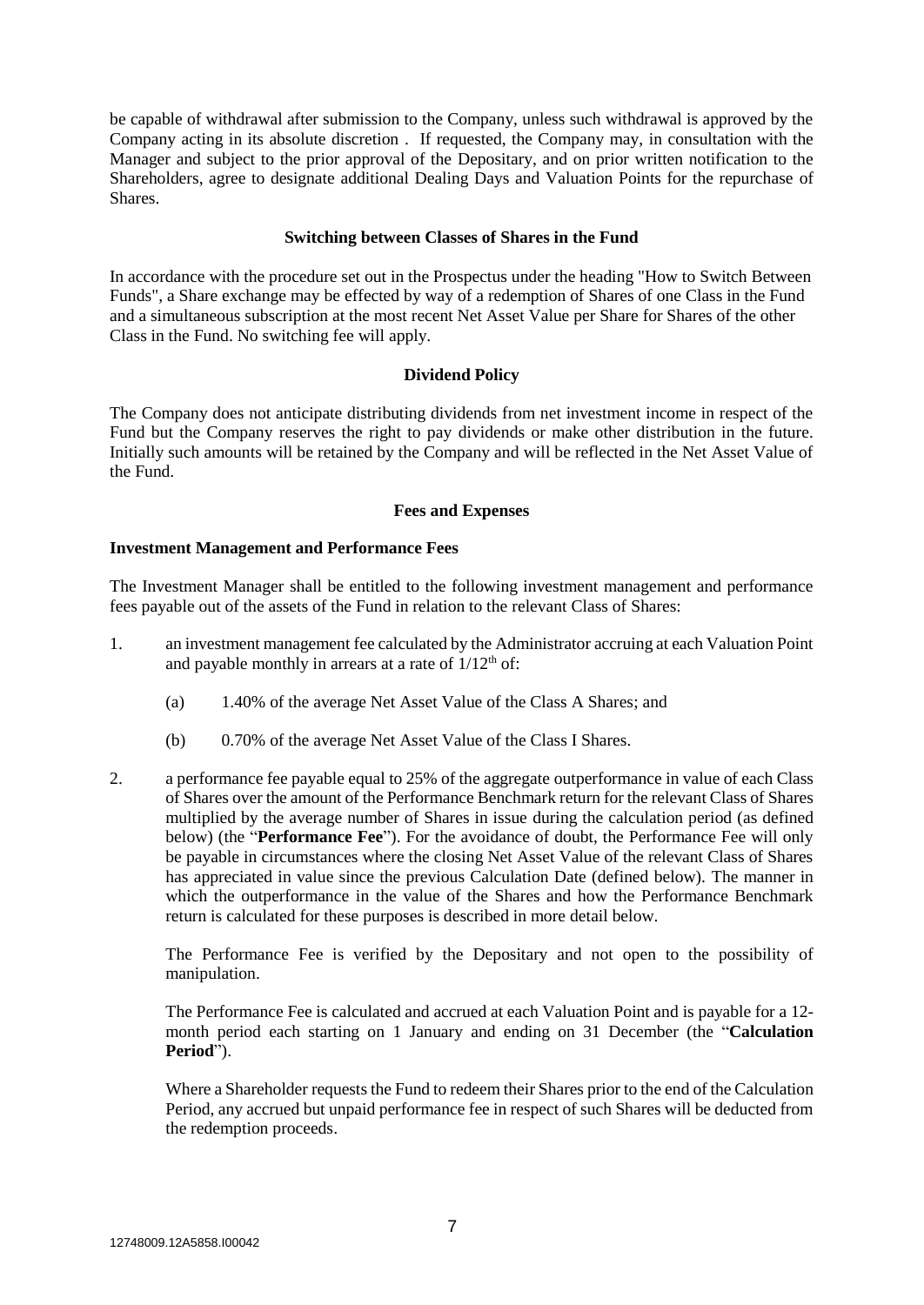For the purposes of calculating the Performance Fee, a performance period shall generally commence on the Business Day following the immediately preceding Calculation Period and end on the final day of the Calculation Period as at which the Performance Fee is to be calculated. For the purposes of calculating the Performance Fee during the first Calculation Period of a Class of Shares, the initial offer price of the relevant Class of Shares will be taken as the starting point for the calculation of the Performance Fee for the first performance period.

The outperformance in value in respect of Shares in a Class shall crystallise and be calculated on the final day of each Calculation Period based off the closing Net Asset Value of those Shares for that Calculation Period (the "**Calculation Date**"). For the purposes of such calculation, the closing Net Asset Value shall be the Net Asset Value per Share at the Calculation Date as at which the calculation is being made before the accrual of the Performance Fee. The initial closing Net Asset Value was the close of the initial offer period.

The Performance Benchmark return shall be the aggregate notional return which would have accrued in that Calculation Period had a sum equal in value to the Net Asset Value per Share at the preceding Calculation Date been invested at the commencement of the Calculation Period at the benchmark value composed of the following indices: 50% DJ EURO STOXX 50 and 50% three months EURIBOR set on the first Business Day of the Calculation Period and accruing simply (and not compounding) day by day. The Bloomberg ticker for the Performance Benchmark is SX5E.

The Performance Fee will only be payable in circumstances where the Net Asset Value of the relevant Class of Shares has appreciated in value since the previous Calculation Date. In addition, the Performance Fee will only be payable for a Calculation Period on the amount by which the Net Asset Value in respect of the relevant Class of Shares exceeds the Performance Benchmark return for the relevant Calculation Period. It should be noted, that any underperformance against the Performance Benchmark in previous periods will be cleared before the Performance Fee becomes due in subsequent periods.

For the avoidance of doubt, the calculation of any Performance Fee shall include all income and net realised and unrealised gains and losses. Investors shall note that Performance Fees may be paid on unrealised gains and losses as at the end of each Calculation Period, and as a result, incentive fees may be paid on unrealised gains, which may subsequently never be realised. The Performance Fee methodology is such that excess performance is calculated net of all costs (for example, all investment management and administration fees), but is calculated without deducting the Performance Fee itself, provided that in doing so, the Investment Manager has determined, it is in the investors' best interest.

Please see example of how the Performance Fee will be calculated to provide investors with a better understanding of the performance fee model, at Appendix I. For past performance against the Performance Benchmark investors should review the latest key investor information document for the relevant Share Class available at www.albemarleasset.com.

#### *Benchmark Regulation*

The Fund is considered a user of a benchmark in accordance with the Benchmark Regulation. As at the date of this Supplement, the administrator of the Performance Benchmark and the Index is included on the register referred to in Article 36 of the Benchmark Regulation. The Manager, acting in accordance with the Benchmark Regulation and applicable laws, has adopted a benchmark contingency plan, which shall apply in the case that the Performance Benchmark or Index materially changes or ceases to be available. The index provider complies with the requirements of the Benchmark Regulation.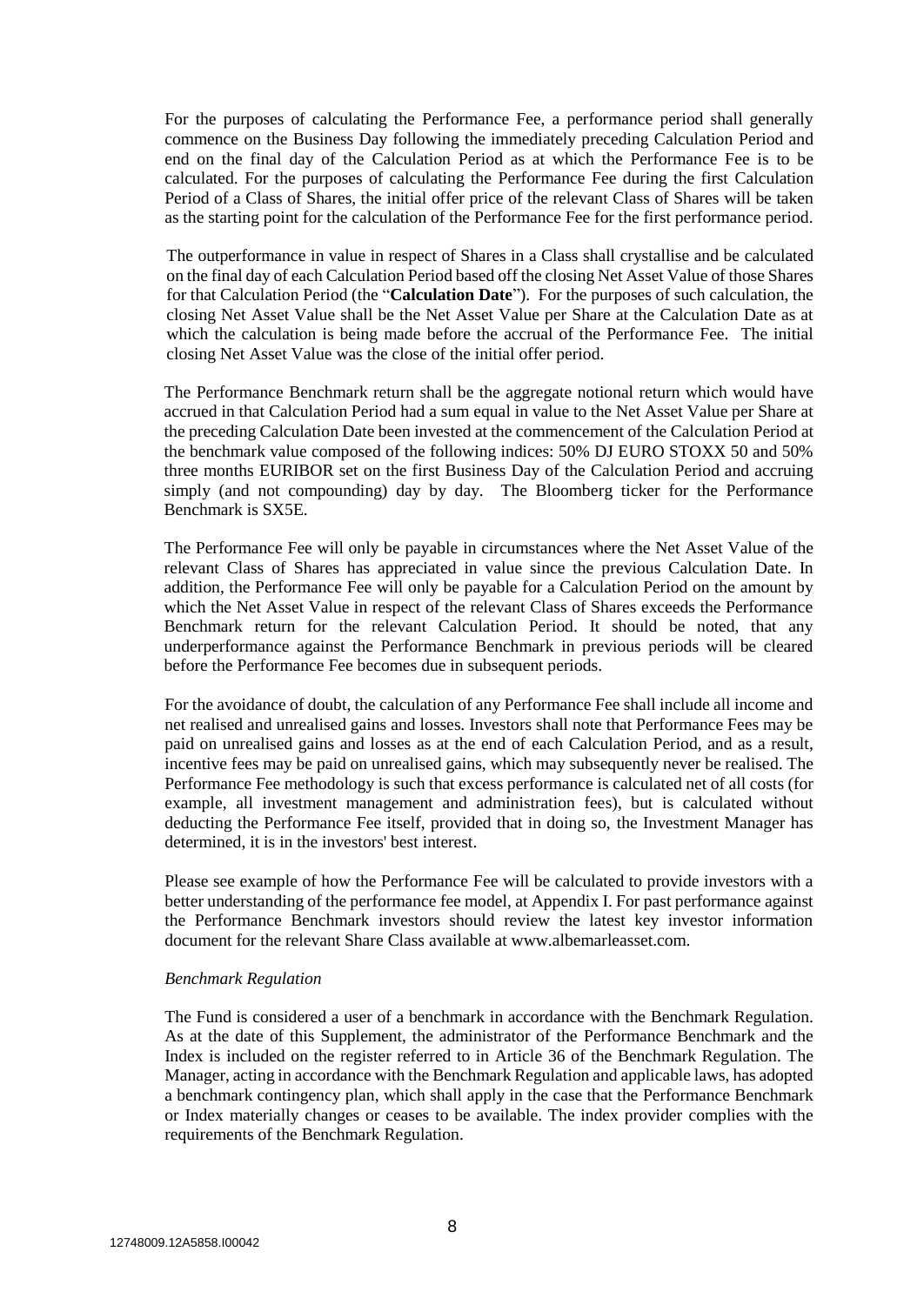### **Management Fee**

The Manager shall be entitled to an annual management fee. Details of this fee, including the maximum management fee chargeable are set out in the Prospectus.

## **Subscription, Switching and Redemption Charges**

No subscription, switching or redemption charges will apply in respect of any of the Classes of Shares of the Fund.

#### **Other Fees and Expenses**

The Fund shall also bear a portion of the fees and expenses of the Company as set out under the heading "Fees and Expenses" in the Prospectus.